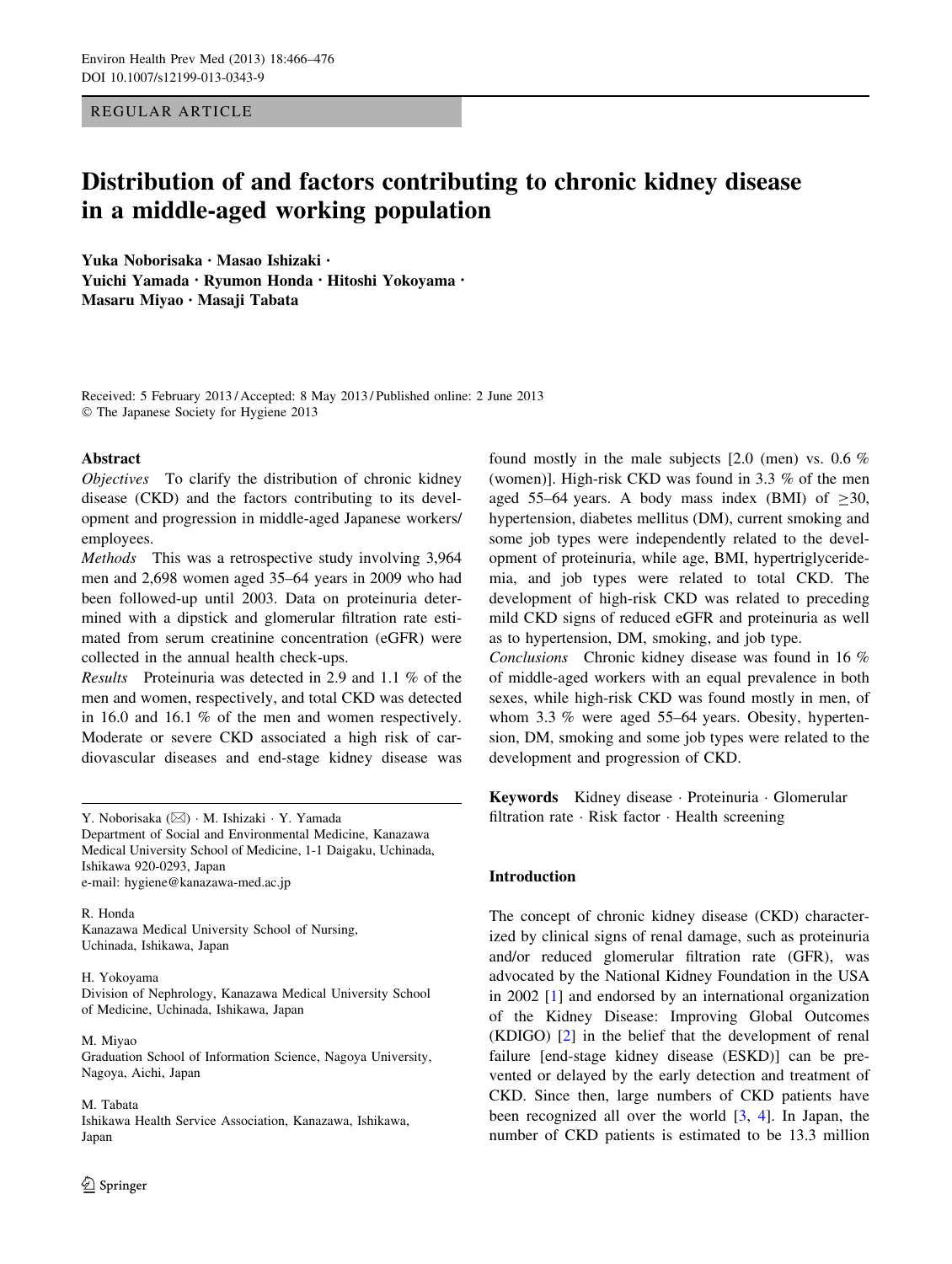<span id="page-1-0"></span>(one in eight adults) by the Japanese Society of Nephrology (JSN) [[5,](#page-8-0) [6\]](#page-8-0). CKD is, therefore, quite a common disease.

The significance of CKD as a common health problem has also been recognized not only with regard to its progression to ESKD but also to the high occurrence of associated cardiovascular disease (CVD) [[7\]](#page-9-0). Mainly based on the strong association between proteinuria/albuminuria and the occurrence of CVD in CKD patients [\[8](#page-9-0)], KDIGO proposed new criteria of CKD severity in which great importance was attached to the presence of albuminuria [\[9](#page-9-0)], which presented a new paradigm of the significance of CKD as a public health issue. The Japanese version of the new criteria, mentioning proteinuria as well as albuminuria, was published by JSN in 2012 [\[6](#page-8-0)]. However, the impact of CKD on the health of working populations in Japan has not yet been well evaluated, in part because the measurement of serum creatinine (Cr) concentrations is not mandated in the health check-ups conducted in workplaces.

Against this background, our aim was to clarify—at least in part—the impact of CKD on the health of the working population in Japan by determining the distribution of CKD severity and identifying possible contributing factors to its development and progression in middle-aged male and female workers/employees based on a 6-year retrospective longitudinal observational study.

#### Subjects and methods

#### Selection of the subjects

The subjects were selected from 4,004 male and 2,887 female workers/employees who were aged 35–64 years in 2009 and who had their serum Cr measured in the health check-ups carried out by an occupational health service organization located in Ishikawa prefecture, Japan, in both 2003 and 2009. Forty male and 189 female workers were excluded from the study due to a lack of critical data, mainly body weight or urinalysis data, resulting in 3,964 men and 2,698 women being selected as study subjects.

As described in our previous report [[10\]](#page-9-0), serum Cr concentrations had been measured in a total of 20,782 men and women working for 447 various enterprises during health check-ups carried out by the occupational health service organization in 2003. Many of the these individuals who were <40 years of age in 2003 did not take part in subsequent 6-year health check-ups because of the legally allowed exemption from blood biochemical testing for young workers. In comparison, nearly 70 % of those aged  $\geq$ 40 years, namely, the age group most liable to CKD [[11,](#page-9-0) [12](#page-9-0)] did participate in the health check-ups during the 6-year period.

#### Data collection

The subjects were asked to refrain from smoking for  $>30$  min prior to the health check-up. Height and weight were measured with jacket and shoes removed, and 0.5 kg was subtracted in April to September and 1.0 kg in October to March for the net body weight measurement. Body mass index (BMI) was calculated as the net body weight (kg)/ height  $(m)^2$ . Blood pressure (BP) was measured with an automatic manometer (UM-15P; Parama-Tech Co., Fukuoka, Japan) with the subject in the sitting position on a chair after a  $>5$ -min rest according to the guidelines of the Japanese Society of Hypertension [\[13](#page-9-0)]. Urine samples collected in the morning were analyzed immediately for protein concentration semi-quantitatively using a dipstick of Uro-paper III (Eikenkagaku Co., Tokyo, Japan).

Fasting venous blood samples were cooled on ice immediately after collection and conveyed to a laboratory for analyses within 4 h. Hemoglobin A1c level (%) in blood was first measured by the previous standard methods proposed by the Japan Diabetes Society using an automatic analyzer (model HLC-723G8; Tosoh Co., Tokyo, Japan) and then estimated as a National Glycohemoglobin Standardization Program equivalent value [\[14](#page-9-0)]. Plasma samples were analyzed for glucose concentration (FPG) using an automatic analyzer (model GA1170; Arkray Inc, Kyoto, Japan). Serum samples were analyzed for lipid concentrations, including total cholesterol (Tchol), low-density lipoprotein cholesterol (LDLc), high-density lipoprotein cholesterol (HDLc) and triglycerides (TG) using an automatic analyzer (model HITACHI-7700; Hitachi High-Technology Co., Tokyo, Japan). Serum Cr concentration was also measured by the automatic analyzer with an enzyme assay kit (N-Assay L CRE-K; Nittobo Medical Co., Tokyo, Japan).

Obesity was defined as ''mild'' when the BMI ranged from 25.0 to 29.9 and "marked" when it was  $\geq 30.0$  [\[15](#page-9-0)]. Hypertension was defined as being present when the subject was being treated with antihypertensive agents and/or BP measured in the health check-ups was  $\geq$ 140/90 mmHg [\[13](#page-9-0)]. Diabetes mellitus (DM) was defined as present when the subject was being treated with hypoglycemic agents and/or had a FPG of  $\geq$ 126 mg/dL or HbA1c of  $\geq$ 6.5 % (NGSP). Subjects were defined as having hypercholesterolemia (hChol) when they showed a Tchol of  $\geq$ 220 mg/dL or LDLc of  $\geq$ 140 mg/dL, as hypo-HDL-cholesterolemia (IHDLc) when they had a HDLc of  $\lt$  40 mg/dL, and as hypertriglyceridemia (hTG) when they had a TG of  $>150$  mg/dL in serum. Medications for dyslipidemia were not adopted in the definitions because of the vagueness of the subjects' answers.

Data on cigarette and usual alcohol consumption were obtained by interview by experienced nurses as mentioned in our previous articles [\[12](#page-9-0), [16\]](#page-9-0). Smoking habit was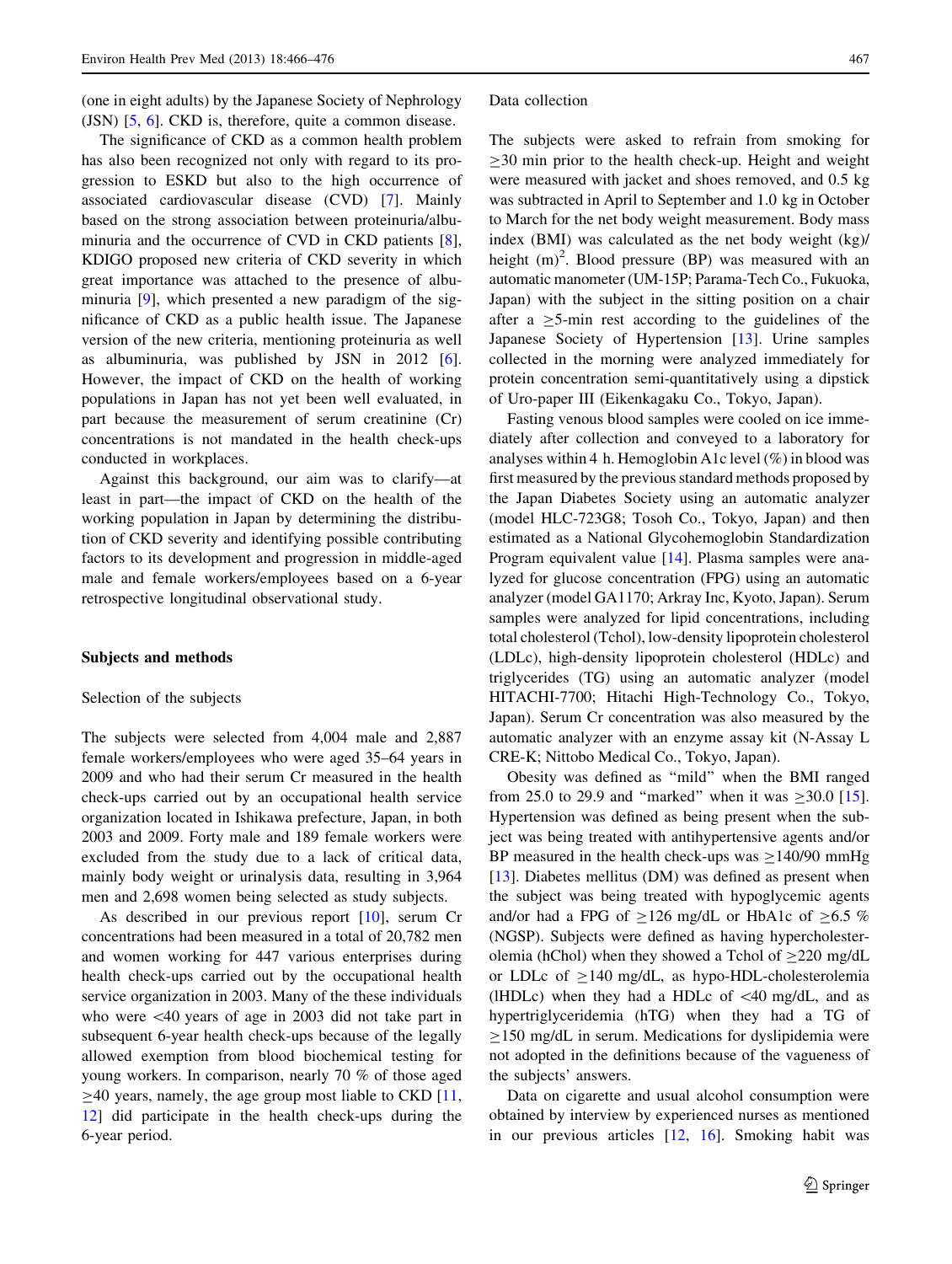<span id="page-2-0"></span>classified into lifelong non-smoker, ex-smoker, and current smoker consuming up to one pack of cigarettes per day and those consuming more. The subjects were classified into non-drinker and drinkers consuming up to 29 mL of ethanol per day,  $30-59$  mL per day, or  $>60$  mL per day. The classification of occupation was also the same as that described in our previous report [\[10](#page-9-0)], namely, clerk, manager/professional, sales/service, operator/driver, and "miscellaneous" jobs including security guards, farmers, and ''unclassifiable'' jobs. The subjects in the unclassifiable job category were surmised to be engaged mostly in some kinds of housekeeping work in private homes or various facilities judging from the names of their places of employment. Those classifications were also supposed to roughly reflect the degree of sedentariness at work.

# Determinations of CKD severity

Chronic kidney disease and its severity were defined by the levels of GFR and proteinuria illustrated in the new JSN criteria [[6\]](#page-8-0). GFR was estimated (eGFR) from serum Cr using the equation proposed by JSN [[17\]](#page-9-0), and the levels of eGFR (G) were classified into G1 ( $\geq$ 90 mL/min/1.73 m<sup>2</sup>), G2  $(60-89 \text{ mL/min}/1.73 \text{ m}^2)$ , G3a  $(45-59 \text{ mL/min}/1.73 \text{ m}^2)$ G3b  $(30-44 \text{ mL/min}/1.73 \text{ m}^2)$ , G4  $(15-29 \text{ mL/min}/1.73 \text{ m}^2)$ 1.73 m<sup>2</sup>), and G5 (<15 mL/min/1.73 m<sup>2</sup>). The amount of 24-h albumin or protein excretion in urine, which is required in the new JSN criteria, could not be determined by a dipstick measurement in spot urine samples collected in the health check-ups. In our study, therefore, dipstick proteinuria  $[(-)]$ or  $(\pm)$ ] measurements were tentatively assumed to correspond to the A1 (normal), A2 (dipstick  $1+$ ; mild proteinuria, and A3 (dipstick  $\geq 2+$ ; marked proteinuria) categories, which are the same as the divisions adopted in a previous study conducted by JSN on Japanese adults receiving specific health check-ups for detecting the metabolic syndrome [ $18$ ]. The severity of CKD was defined by the matrix of eGFR and proteinuria levels as follows: (1) "free of CKD" when the eGFR level was G1 or G2 without proteinuria; (2) ''mild CKD'' when the eGFR level was G1 or G2 with mild proteinuria, or G3a without proteinuria; (3) ''moderate CKD'' when the eGFR level was G1 or G2 with marked proteinuria, or G3a with mild proteinuria, or G3b without proteinuria; (4) "severe CKD" when the eGFR level was G3a with marked proteinuria, or G3b with any level of proteinuria, or G4 or G5 regardless of proteinuria. Data on the cause of kidney damage, which is also required in the new JSN criteria, were not available in our study cohort.

#### Statistical analyses

The distributions of proteinuria, eGFR levels, and CKD severity in the male and female workers divided by age groups in 2009 were determined. Incidences of proteinuria, total CKD, and moderate or severe CKD during the 6-year period between 2003 and 2009 were documented in those subjects who were free of those CKD signs in 2003 in relation to their basic characteristics, such as sex, age, BMI levels, presence of hypertension, DM and dyslipidemia, cigarette and alcohol consumption, occupation, and preceding CKD signs of reduced eGFR and/or proteinuria if present. The associations between signs of CKD signs and patient characteristics were tested for their statistical significance by univariate and multivariate logistic regression analyses. A  $p$  value of  $\leq 0.05$  was considered to be statistically significant in all analyses.

Written informed consent was obtained from all subjects participating in the health check-ups by the occupational health service organization regarding the use of data collected in the health check-ups for academic purpose in anonymous forms. Our study was designed to analyze the data anonymized in an unlinkable fashion provided by the occupational health service organization and was approved by the ethics committee of Kanazawa Medical University.

# Results

The mean (standard deviation) age of the male and female subjects in 2009 was 49.4 (7.8) and 50.2 (7.2) years, respectively, and the mean eGFR values were 71.0 (11.3) and 71.4 (11.6) mL/min/1.73  $m^2$ , respectively. The distributions of proteinuria, eGFR levels, and CKD severity in the men and women in 2009 by age groups are shown in Table [1](#page-3-0). Proteinuria was found in 2.9 % of the 3,964 men who participated in the study and in 1.1 % of the 2,698 females who participated, including marked proteinuria  $(\geq 2+)$  in 39 % (1.0 %) and 3 % (0.1 %) of the men and women, respectively. The prevalence of proteinuria increased with advancing age in the male subjects, but this trend was obscure in the female subjects.

A reduced eGFR of  $\leq 60$  mL/min/1.73 m<sup>2</sup> was detected in 14.1  $\%$  of the men and 15.5  $\%$  of the women; more specifically, 6 % of the subjects aged 35–44 years, 15 % of those aged 45–54 years, and 22 % of those aged 55–64 years had an eGFR of  $\lt$  60 mL/min/1.73 m<sup>2</sup>, with a similar distribution in both sexes. A severely reduced eGFR of  $\lt$ 45 mL/min/1.73 m<sup>2</sup> (G3b, G4 and G5) was limited to 27 % (0.7 %) of the men and 5 % (0.2 %) of the women, but increased conspicuously with advancing age to a prevalence of 4 % (0.3 %) and 9 % (0.6 %) of the men aged 35–44 and 45–54 years, respectively, and to 16 %  $(1.3 \%)$  and 5 %  $(0.6 \%)$  of the men and women, respectively aged 55–64 years. Total CKD was found in 16.0 and 16.1 % of the total cohort of male and female subjects, respectively. Moderate or severe CKD was more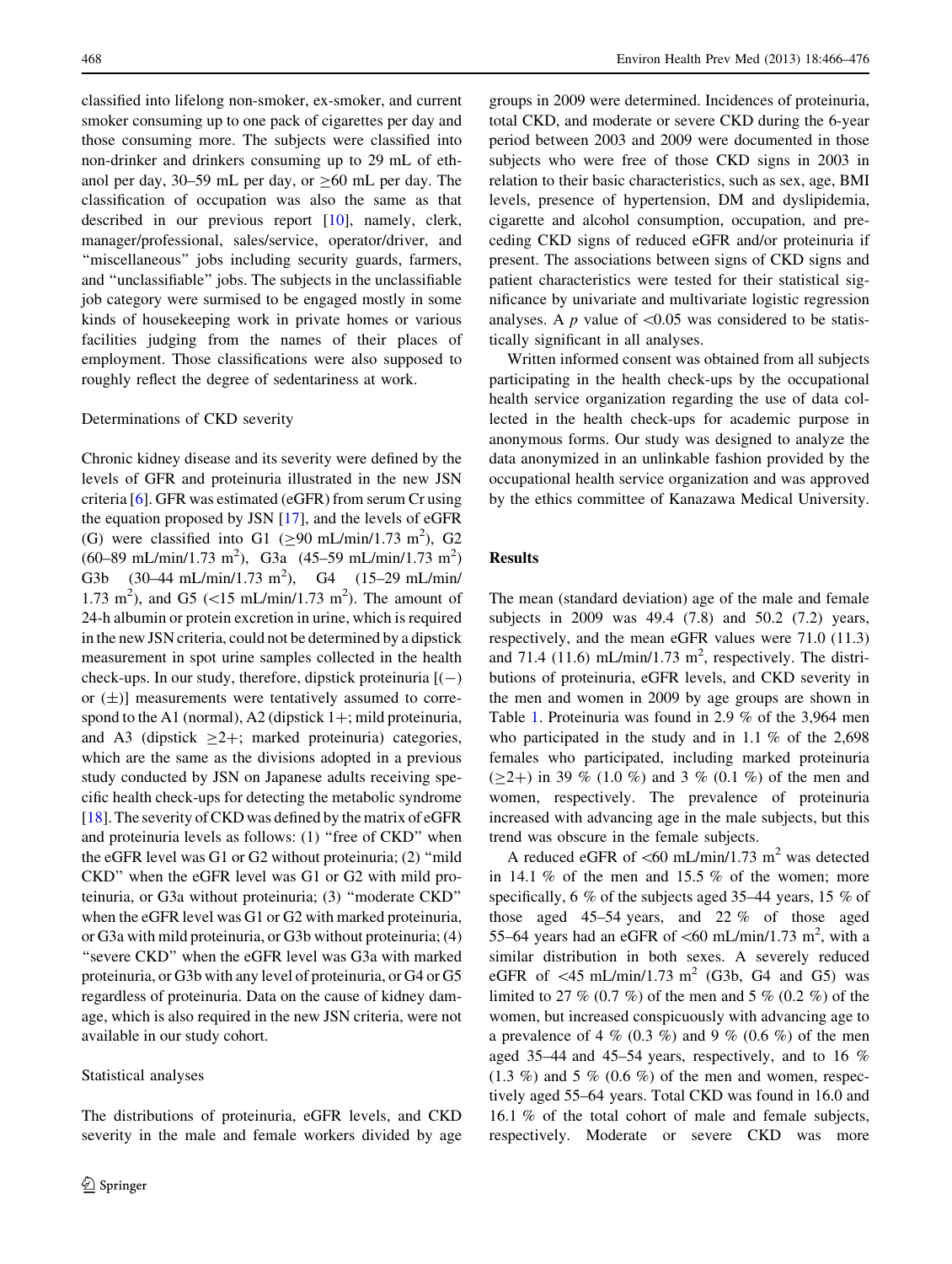<span id="page-3-0"></span>Table 1 Prevalence of proteinuria, estimated glomerular filtration rates, and chronic kidney disease severity in middle-aged male and female Japanese workers

| Chronic kidney disease signs                            | $35-44$ years         |                       | $45-54$ years         |                         | $55-64$ years         |                       | Total                 |                         |
|---------------------------------------------------------|-----------------------|-----------------------|-----------------------|-------------------------|-----------------------|-----------------------|-----------------------|-------------------------|
|                                                         | Male<br>$(n = 1,204)$ | Female<br>$(n = 630)$ | Male<br>$(n = 1,559)$ | Female<br>$(n = 1,232)$ | Male<br>$(n = 1,201)$ | Female<br>$(n = 836)$ | Male<br>$(n = 3,964)$ | Female<br>$(n = 2,698)$ |
| Proteinuria (dipstick measurement) <sup>a</sup>         |                       |                       |                       |                         |                       |                       |                       |                         |
| $1+$                                                    | 1.7                   | 0.8                   | 1.6                   | 1.2                     | 2.3                   | 0.7                   | 1.9                   | 1.0                     |
| $\geq$ 2+                                               | 0.6                   | $0.0\,$               | 0.9                   | 0.2                     | 1.5                   | 0.1                   | 1.0                   | 0.1                     |
| eGFR (mL/min/1.73 m <sup>2</sup> ) <sup>b</sup>         |                       |                       |                       |                         |                       |                       |                       |                         |
| G1: $\geq 90$                                           | 8.2                   | 13.8                  | 3.4                   | 5.5                     | 3.6                   | 2.4                   | 4.9                   | 6.5                     |
| $G2: 60-89$                                             | 85.7                  | 80.2                  | 82.3                  | 79.0                    | 74.2                  | 75.0                  | 80.9                  | 78.0                    |
| G3a: 45-59                                              | 5.7                   | 6.0                   | 13.8                  | 15.5                    | 21.0                  | 22.0                  | 13.5                  | 15.3                    |
| G3b: 30-44                                              | 0.1                   | $0.0\,$               | 0.4                   | $0.0\,$                 | 1.0                   | 0.5                   | 0.5                   | 0.1                     |
| $G4: 15-29$                                             | 0.0                   | $0.0\,$               | 0.1                   | 0.0                     | 0.1                   | 0.1                   | 0.1                   | < 0.1                   |
| G5: $\leq$ 14                                           | 0.2                   | $0.0\,$               | 0.1                   | 0.0                     | 0.2                   | 0.0                   | 0.2                   | 0.0                     |
| CKD severity (mL/min/1.73 m <sup>2</sup> ) <sup>b</sup> |                       |                       |                       |                         |                       |                       |                       |                         |
| Mild                                                    | 7.0                   | 6.5                   | 14.0                  | 15.5                    | 21.0                  | 22.2                  | 14.0                  | 15.5                    |
| Moderate                                                | 0.6                   | 0.2                   | 1.3                   | 0.6                     | 2.3                   | 0.6                   | 1.4                   | 0.5                     |
| Severe                                                  | 0.3                   | 0.0                   | 0.5                   | 0.1                     | 1.0                   | 0.2                   | 0.6                   | 0.1                     |

eGFR estimated glomerular filtration rate based on serum creatinine (Cr) level, CKD chronic kidney disease

Data are presented as the prevalence  $(\%)$  of each variable

<sup>a</sup> Dipstick measurement: 1+, mild proteinuria (A2),  $\geq$ 2+, marked proteinuria (A3) categories

<sup>b</sup> For the definitions/units of eGFR levels and CKD severity, see text [\(Determinations of CKD severity\)](#page-2-0)

commonly found in the male subjects than in the female ones: 79 (2.0 %) of the total male cohort  $[11]$  (0.9 %) of those aged 35–44 years, 28 (1.8 %) of those aged 45–54 years, 40 (3.3 %) of those aged 55–64 years] versus 17 (0.6 %) of the total female cohort  $[1 \ (0.2 \%)$  of those aged 35–44 years, 9 (0.7 %) of those 45–54 years, 7 (0.8 %) of those 55–64 years].

Table [2](#page-4-0) shows the basic characteristics of all study subjects in 2003. The prevalence of all the health conditions associated with hypertension, DM, and dyslipidemia increased with advancing age, with the exception of lHDLc, and were more prevalent in the male subjects than in the female ones, with the exception of an extremely high prevalence of hChol in females aged 55–64 years. The number of current smokers among the male subjects decreased with advancing age, while that of heavy smokers increased. Current smokers accounted for 10 % of the female subjects, of whom  $\leq 0.5$  % were heavy smokers in all age groups. The number of subjects who consumed ethanol at a level of of  $\geq$ 30 mL per day increased with advancing age in the men but accounted for fewer  $<$  5% of the women in all age groups. Operator/driver and manager/ professional were the most common job classifications among the male subjects, while most common occupations of the female subjects were as clerks (women aged 35–54 years) and sales/service workers (women aged 55–64 years). In the ''miscellaneous'' job category, 45 men and three women worked as security guards, 12 men and five women were farmers, and seven men and 66 women could not be classified (mostly some housekeeping work).

Table [3](#page-5-0) shows the results of the univariate and multivariate logistic regression analyses on the association of the development of proteinuria during a 6-year period with the basic characteristics in the subjects who did not show proteinuria in 2003. The table shows odds ratios with the 95 % confidence interval for each category of the characteristics in comparison with the reference category. The univariate analyses showed that the incidence of proteinuria was significantly lower in the female subjects than in the male ones and that obesity, presence of hypertension, DM, and dyslipidemias of hChol, hTG, and lHDLc as well as current smoking were strongly related to a high incidence of proteinuria ( $p < 0.01$ ). The job type of sales/ service showed a weak but significant relation to a high incidence of proteinuria ( $p < 0.05$ ). Preceding slightly reduced eGFR  $(60-89 \text{ mL/min}/1.73 \text{ m}^2)$  was not significantly related to proteinuria. Table [3](#page-5-0) also shows the results of a multivariate logistic regression analysis that included all of the characteristics listed in the table as independent variables. Sex was not independently related to a high incidence of proteinuria nor were dyslipidemias of hChol, hTG, and lHDLc. Marked obesity, presence of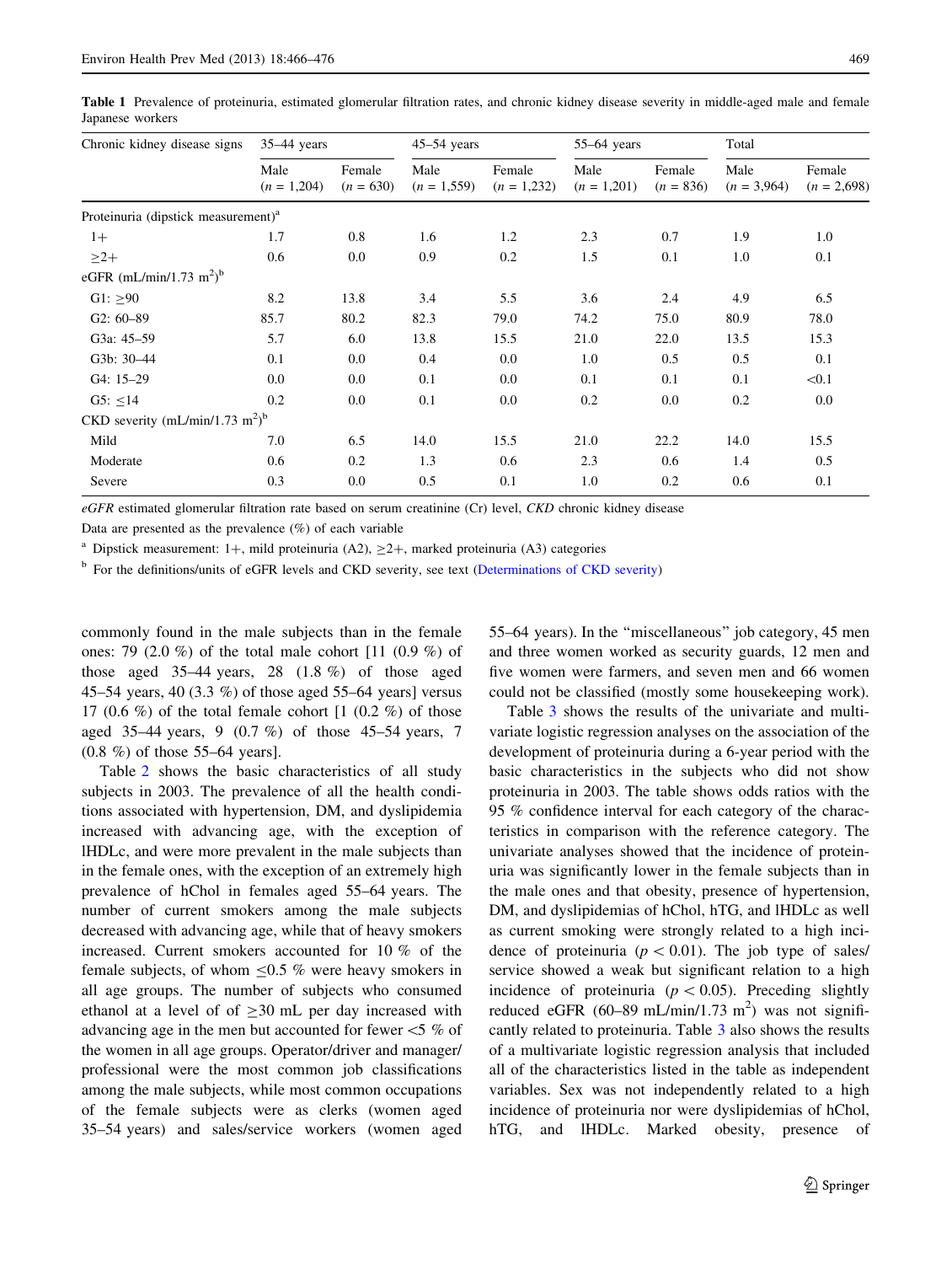| Characteristics                                         | $35-44$ years <sup>a</sup> |                       | $45-54$ years <sup>a</sup> |                         | $55-64$ years <sup>a</sup> |                       | Total                 |                         |
|---------------------------------------------------------|----------------------------|-----------------------|----------------------------|-------------------------|----------------------------|-----------------------|-----------------------|-------------------------|
|                                                         | Male<br>$(n = 1,204)$      | Female<br>$(n = 630)$ | Male<br>$(n = 1,559)$      | Female<br>$(n = 1,232)$ | Male<br>$(n = 1,201)$      | Female<br>$(n = 836)$ | Male<br>$(n = 3,964)$ | Female<br>$(n = 2,698)$ |
| Obesity (BMI, mL/min/1.73 m <sup>2</sup> ) <sup>b</sup> |                            |                       |                            |                         |                            |                       |                       |                         |
| Mild                                                    | 19.4                       | 7.1                   | 25.9                       | 14.0                    | 27.8                       | 16.5                  | 24.5                  | 13.2                    |
| Marked                                                  | 4.7                        | 1.4                   | 3.2                        | 2.3                     | 1.7                        | 2.0                   | 3.2                   | 2.0                     |
| Health conditions <sup>b</sup>                          |                            |                       |                            |                         |                            |                       |                       |                         |
| Hypertension                                            | 13.2                       | 2.7                   | 25.3                       | 9.7                     | 34.2                       | 22.8                  | 24.3                  | 12.2                    |
| DM                                                      | 1.8                        | 0.5                   | 5.3                        | 1.6                     | 11.1                       | 3.1                   | 6.0                   | 1.8                     |
| hChol                                                   | 19.1                       | 10.0                  | 30.8                       | 21.3                    | 30.7                       | 42.5                  | 27.2                  | 25.2                    |
| hTG                                                     | 17.8                       | 2.4                   | 23.9                       | 3.2                     | 20.1                       | 5.9                   | 20.9                  | 3.9                     |
| <b>IHDLc</b>                                            | 9.1                        | 1.9                   | 7.9                        | 1.9                     | 9.5                        | 1.4                   | 8.8                   | 1.7                     |
| Cigarette smoking                                       |                            |                       |                            |                         |                            |                       |                       |                         |
| Ex-smoker                                               | 14.8                       | 2.5                   | 26.0                       | 1.5                     | 28.6                       | 2.0                   | 23.4                  | 1.9                     |
| Smoke up to 1 pack/day                                  | 44.0                       | 9.5                   | 35.1                       | 8.8                     | 31.1                       | 9.7                   | 36.6                  | 9.2                     |
| Smoke more                                              | 13.3                       | 0.2                   | 17.1                       | 0.4                     | 20.6                       | 0.5                   | 17.0                  | 0.4                     |
| Alcohol consumption                                     |                            |                       |                            |                         |                            |                       |                       |                         |
| Drink up to 29 mL/day                                   | 40.5                       | 23.8                  | 33.2                       | 24.3                    | 31.6                       | 21.8                  | 34.9                  | 23.4                    |
| 30-59 mL/day                                            | 15.0                       | 3.2                   | 25.0                       | 3.3                     | 24.4                       | 3.1                   | 21.8                  | 3.2                     |
| 60 mL/day or more                                       | 8.5                        | 1.3                   | 15.2                       | 0.9                     | 21.1                       | 1.2                   | 14.9                  | 0.4                     |
| Occupation                                              |                            |                       |                            |                         |                            |                       |                       |                         |
| Clerk                                                   | 23.2                       | 51.4                  | 29.1                       | 38.0                    | 20.3                       | 24.6                  | 24.6                  | 37.0                    |
| Manager/professional                                    | 23.5                       | 19.2                  | 30.5                       | 24.4                    | 30.8                       | 17.7                  | 28.5                  | 21.1                    |
| Sales/service                                           | 21.9                       | 16.0                  | 14.0                       | 24.3                    | 11.1                       | 36.6                  | 15.5                  | 26.2                    |
| Operator/driver                                         | 29.5                       | 9.8                   | 25.4                       | 11.2                    | 35.6                       | 17.9                  | 29.7                  | 13.0                    |
| Miscellaneous                                           | 1.8                        | 3.5                   | 1.0                        | 2.1                     | 2.2                        | 3.1                   | 1.6                   | 2.7                     |

<span id="page-4-0"></span>Table 2 Distribution of basic characteristics possibly related to the development of chronic kidney disease the male and female subjects observed in 2003

DM Diabetes mellitus, hChol hypercholesterolemia [a Tchol (total cholesterol of  $\geq$ 220 mg/dL], hTG hypertriglyceridemia, iHDLc hypo-HDLcholesterolemia

Data are presented as the prevalence  $(\%)$ 

<sup>a</sup> Subjects who were aged 35–44, 45–54, and 55–64 years in 2009 were aged 29–38, 39–48, and 49–58 years, respectively, in 2003

<sup>b</sup> For the definitions of the health conditions, refer to section [Data collection](#page-1-0)

hypertension and DM, and current smoking showed strong independent associations with proteinuria. The ''miscellaneous'' job type showed a significant positive association with a high incidence of proteinuria, while mild alcohol consumption showed a significant negative association with it, suggesting that some degree of alcohol consumption has a protective effect against the development of proteinuria.

Although the results are not shown in tables, we conducted similar analyses on the association between the development of total CKD (including any type of severity) with the basic characteristics of the subjects. Univariate analyses showed that the development of total CKD was not related to sex, but strongly related to increases in age and BMI, presence of hypertension, hChol, and hTG, and the ''miscellaneous'' job category as well as by preceding slightly reduced eGFR (G2:  $60-89$  mL/min/1.73 m<sup>2</sup>). On

the other hand, DM, lHDLc, smoking, and alcohol consumption did not show significant associations with total CKD. The results of a multivariate analysis showed a significant independent association of increases in age and BMI, hTG, ''miscellaneous'' job category, and slightly reduced eGFR with the development of total CKD. Alcohol consumption of any dose showed a protective association with total CKD.

Table [4](#page-6-0) shows the results of univariate and multivariate logistic regression analyses on the factors related to the development of moderate or severe CKD. The subjects included those showing mild CKD in 2003. In the univariate analyses, female subjects showed a significantly lower incidence of moderate or severe CKD than the male ones. Increases in age, especially in the oldest age group of 55–64 years, presence of hypertension and DM, current smoking, and preceding mild CKD signs of reduced eGFR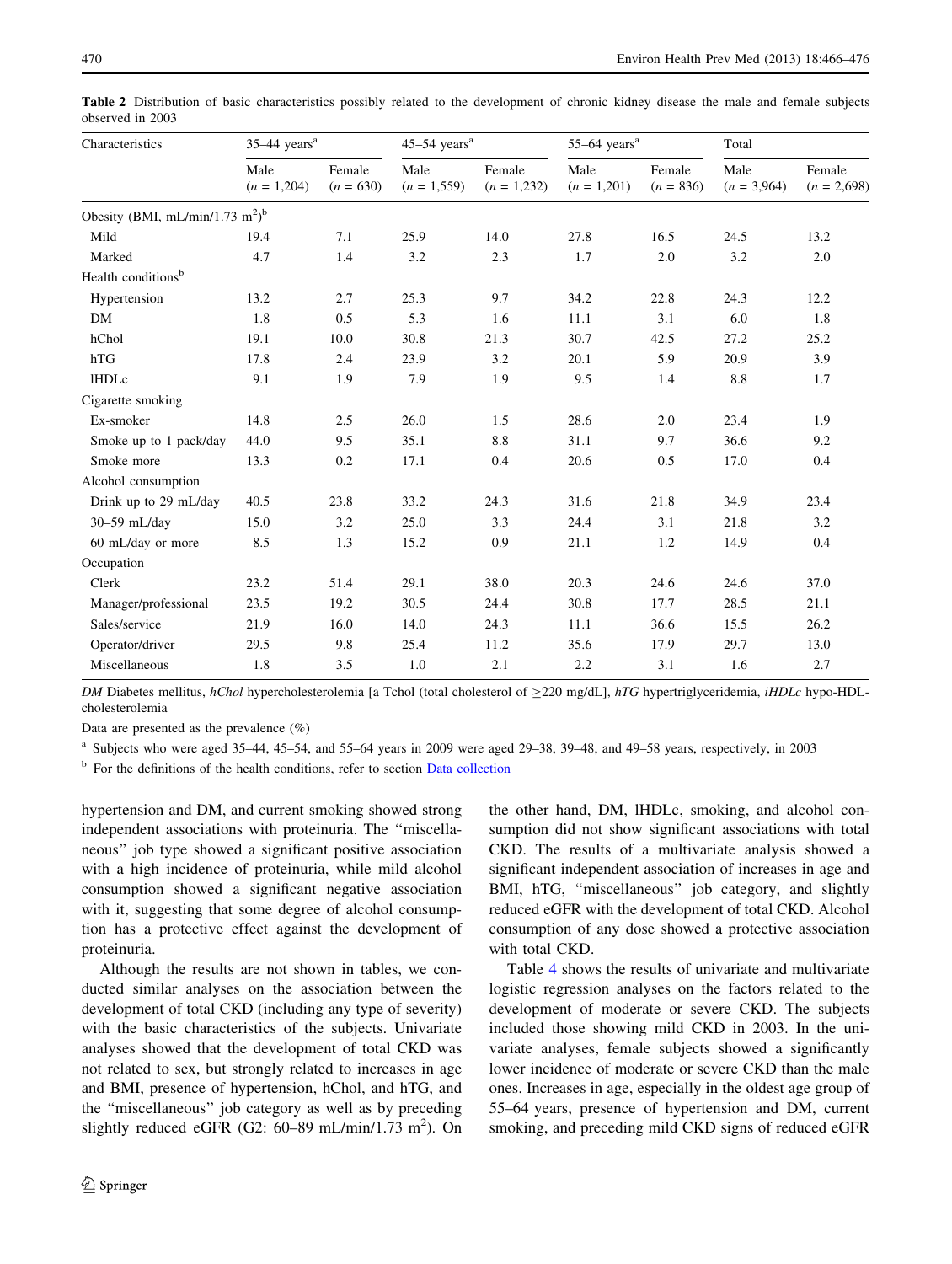<span id="page-5-0"></span>Table 3 Results of univariate and multivariate logistic regression analyses on the association of basic subject characteristics with the development of proteinuria

| Characteristics                                          | Univariate |               |                  | Multivariate <sup>a</sup> |               |                  |  |
|----------------------------------------------------------|------------|---------------|------------------|---------------------------|---------------|------------------|--|
|                                                          | <b>OR</b>  | 95 % CI       | $\boldsymbol{p}$ | <b>OR</b>                 | 95 % CI       | $\boldsymbol{p}$ |  |
| Female:male                                              | 0.47       | $0.29 - 0.74$ | 0.001            | 0.95                      | $0.48 - 1.87$ | 0.875            |  |
| Age <sup>b</sup> : 35–44 years (Reference)               |            |               |                  |                           |               |                  |  |
| $45 - 54$                                                | 0.99       | $0.59 - 1.65$ | 0.960            | 0.90                      | $0.52 - 1.56$ | 0.709            |  |
| $55 - 64$                                                | 1.43       | $0.86 - 2.38$ | 0.174            | 1.10                      | $0.62 - 1.95$ | 0.751            |  |
| Body mass index: 18.5-24.9 kg/m <sup>2</sup> (Reference) |            |               |                  |                           |               |                  |  |
| $\leq$ 18.4                                              | 1.13       | $0.45 - 2.85$ | 0.800            | 1.55                      | $0.60 - 4.00$ | 0.366            |  |
| $25.0 - 29.9$                                            | 2.30       | $1.45 - 3.64$ | < 0.001          | 1.51                      | $0.92 - 2.47$ | 0.103            |  |
| $\geq$ 30.0                                              | 9.89       | $5.49 - 17.8$ | < 0.001          | 4.52                      | $2.31 - 8.84$ | < 0.001          |  |
| Health conditions (none: Reference) <sup>c</sup>         |            |               |                  |                           |               |                  |  |
| Hypertension $(+)$                                       | 3.57       | $2.39 - 5.34$ | < 0.001          | 2.49                      | 1.59-3.91     | < 0.001          |  |
| $DM (+)$                                                 | 6.70       | $4.07 - 11.0$ | < 0.001          | 3.51                      | $2.02 - 6.08$ | < 0.001          |  |
| $hChol (+)$                                              | 1.74       | $1.16 - 2.63$ | 0.008            | 1.23                      | $0.78 - 1.92$ | 0.372            |  |
| $hTG(+)$                                                 | 2.39       | $1.52 - 3.74$ | < 0.001          | 1.25                      | $0.75 - 2.08$ | 0.391            |  |
| iHDL $c (+)$                                             | 2.49       | 1.38-4.51     | 0.003            | 1.30                      | $0.67 - 2.51$ | 0.439            |  |
| Smoking: none (Reference)                                |            |               |                  |                           |               |                  |  |
| Ex-smoker                                                | 1.85       | $0.96 - 3.55$ | 0.066            | 1.77                      | $0.80 - 3.94$ | 0.160            |  |
| Up to 1 pack/day                                         | 2.40       | 1.43-4.04     | 0.001            | 2.61                      | 1.36-5.02     | 0.004            |  |
| Smoke more                                               | 5.11       | 2.96-8.82     | < 0.001          | 4.52                      | $2.17 - 9.41$ | < 0.001          |  |
| Alcohol: none (Reference)                                |            |               |                  |                           |               |                  |  |
| $\leq$ 29 mL/day                                         | 0.80       | $0.49 - 1.32$ | 0.384            | 0.59                      | $0.34 - 0.99$ | 0.048            |  |
| 30-59 mL/day                                             | 1.05       | $0.59 - 1.89$ | 0.864            | 0.62                      | $0.32 - 1.19$ | 0.153            |  |
| $\geq$ 60 mL/day                                         | 1.52       | $0.83 - 2.78$ | 0.178            | 0.67                      | $0.34 - 1.35$ | 0.263            |  |
| Occupation <sup>c</sup> : clerk (Reference)              |            |               |                  |                           |               |                  |  |
| Manager/Professional                                     | 1.58       | $0.89 - 2.84$ | 0.122            | 1.49                      | $0.82 - 2.71$ | 0.195            |  |
| Sales/service                                            | 1.89       | $1.05 - 3.42$ | 0.035            | 1.57                      | $0.85 - 2.91$ | 0.152            |  |
| Operator/driver                                          | 1.48       | $0.81 - 2.71$ | 0.200            | 1.21                      | $0.65 - 2.28$ | 0.547            |  |
| Miscellaneous                                            | 2.85       | $0.96 - 8.45$ | 0.059            | 3.40                      | $1.11 - 10.4$ | 0.032            |  |
| Reduced eGFR <sup>d</sup> $(+)$                          | 0.79       | $0.51 - 1.21$ | 0.276            | 0.93                      | $0.58 - 1.48$ | 0.757            |  |

OR odds ratio, 95 % CI 95 % confidence interval

<sup>a</sup> All the characteristics were included in the analysis as independent variables

 $<sup>b</sup>$  Age in 2009</sup>

<sup>c</sup> For the definitions of the health conditions, refer to section [Data collection](#page-1-0)

 $d$  eGFR of 60–89 mL/min/1.73 m<sup>2</sup>

 $(45-59 \text{ mL/min}/1.73 \text{ m}^2)$  and dipstick proteinuria  $(1+)$ were strongly related to a high incidence of moderate or severe CKD. The ''miscellaneous'' job category also showed a significant relation to a high incidence of moderate or severe CKD. The results of a multivariate analysis showed that hypertension, DM, and the ''miscellaneous'' job category were strongly related to the development of moderate or severe CKD. Extremely strong associations were found with the preceding CKD signs of reduced eGFR and proteinuria. In addition, the oldest age group of 55–64 years and current smoking showed significant positive associations with the development of moderate or severe CKD while the consumption of  $\geq 60$  mL alcohol per

day showed a significant negative association; none of the dyslipidemias showed a significant association with it.

### Discussion

# The distribution of CKD

The subjects participating in our study accounted for fewer than 40 % of the total 20,782 workers who had been examined for serum Cr in the health check-ups in 2003. However, nearly 70 % of the working individuals in the age category  $\geq 40$  years were successfully followed up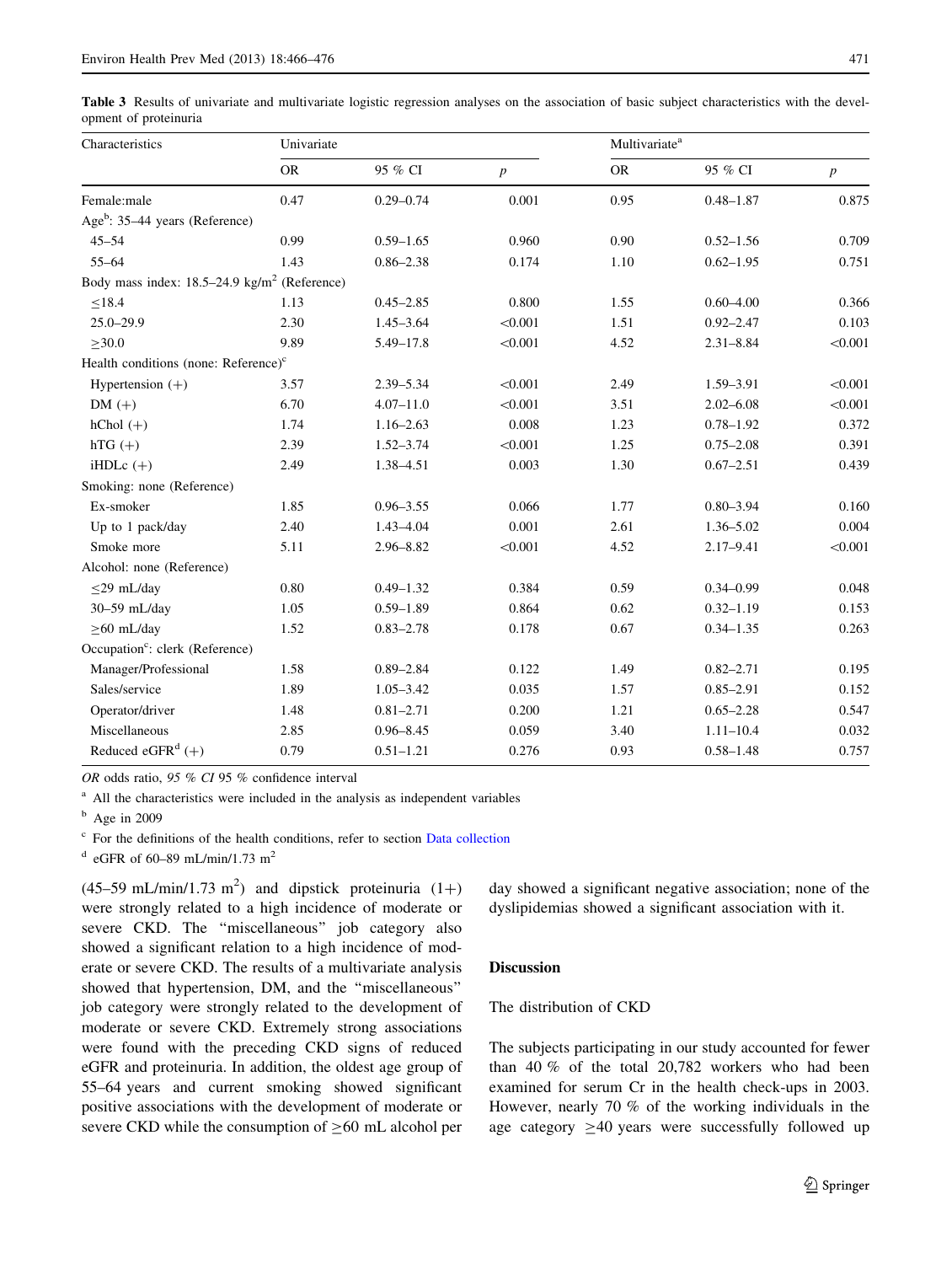| Characteristics                                           | Univariate |               |                  | Multivariate <sup>a</sup> |               |                  |  |
|-----------------------------------------------------------|------------|---------------|------------------|---------------------------|---------------|------------------|--|
|                                                           | <b>OR</b>  | 95 % CI       | $\boldsymbol{p}$ | <b>OR</b>                 | 95 % CI       | $\boldsymbol{p}$ |  |
| Female:male                                               | 0.37       | $0.21 - 0.65$ | 0.001            | 0.56                      | $0.25 - 1.23$ | 0.149            |  |
| Age <sup>b</sup> : 35-44 years (Reference)                |            |               |                  |                           |               |                  |  |
| $45 - 54$                                                 | 2.13       | $1.01 - 4.52$ | 0.048            | 1.97                      | $0.88 - 4.42$ | 0.101            |  |
| $55 - 64$                                                 | 3.66       | $1.76 - 7.62$ | 0.001            | 2.44                      | $1.07 - 5.57$ | 0.034            |  |
| Body mass index $18.5-24.9$ kg/m <sup>2</sup> (Reference) |            |               |                  |                           |               |                  |  |
| $\leq 8.4$                                                | 0.73       | $0.23 - 2.34$ | 0.592            | 1.21                      | $0.35 - 4.13$ | 0.763            |  |
| $25.0 - 29.9$                                             | 1.68       | $1.00 - 2.83$ | 0.052            | 0.97                      | $0.54 - 1.73$ | 0.909            |  |
| $\geq 30.0$                                               | 2.96       | $1.16 - 7.54$ | 0.023            | 0.77                      | $0.24 - 2.49$ | 0.660            |  |
| Health conditions (none: Reference) <sup>c</sup>          |            |               |                  |                           |               |                  |  |
| Hypertension $(+)$                                        | 4.30       | $2.72 - 6.82$ | < 0.001          | 3.01                      | 1.78-5.11     | < 0.001          |  |
| $DM (+)$                                                  | 7.08       | $4.06 - 12.3$ | < 0.001          | 3.69                      | 1.94-7.03     | < 0.001          |  |
| $hChol (+)$                                               | 1.43       | $0.88 - 2.33$ | 0.146            | 0.95                      | $0.56 - 1.63$ | 0.852            |  |
| $hTG(+)$                                                  | 1.72       | $0.99 - 3.01$ | 0.056            | 1.03                      | $0.55 - 1.95$ | 0.920            |  |
| $IHDLc (+)$                                               | 1.17       | $0.47 - 2.91$ | 0.739            | 0.63                      | $0.23 - 1.75$ | 0.380            |  |
| Smoking: none (Reference)                                 |            |               |                  |                           |               |                  |  |
| Ex-smoker                                                 | 2.73       | $1.41 - 5.29$ | 0.003            | 1.67                      | $0.72 - 3.86$ | 0.230            |  |
| Up to 1 pack/day                                          | 2.36       | $1.30 - 4.29$ | 0.005            | 2.58                      | $1.21 - 5.49$ | 0.014            |  |
| Smoke more                                                | 3.45       | $1.73 - 6.86$ | < 0.001          | 2.98                      | $1.22 - 7.27$ | 0.016            |  |
| Alcohol: none (Reference)                                 |            |               |                  |                           |               |                  |  |
| Up to 29 mL/day                                           | 0.99       | $0.56 - 1.74$ | 0.962            | 0.55                      | $0.29 - 1.03$ | 0.062            |  |
| 30-59 mL/day                                              | 1.47       | $0.78 - 2.78$ | 0.234            | 0.62                      | $0.30 - 1.30$ | 0.209            |  |
| 60 mL/day or more                                         | 1.44       | $0.68 - 3.05$ | 0.336            | 0.40                      | $0.16 - 0.96$ | 0.041            |  |
| Occupation <sup>d</sup> : clerk (Reference)               |            |               |                  |                           |               |                  |  |
| Manager/professional                                      | 1.53       | $0.80 - 2.94$ | 0.202            | 1.25                      | $0.62 - 2.52$ | 0.535            |  |
| Sales/service                                             | 1.60       | $0.81 - 3.18$ | 0.179            | 1.57                      | $0.76 - 3.25$ | 0.228            |  |
| Operator/driver                                           | 1.30       | $0.65 - 2.60$ | 0.463            | 0.93                      | $0.44 - 1.96$ | 0.842            |  |
| Miscellaneous                                             | 3.64       | $1.20 - 11.0$ | 0.022            | 5.89                      | $1.84 - 18.7$ | 0.003            |  |
| Reduced eGFR <sup>d</sup> $(+)$                           | 7.73       | $4.25 - 14.1$ | < 0.001          | 9.39                      | $4.80 - 18.4$ | < 0.001          |  |
| Proteinuria $(1+)$                                        | 33.0       | $17.2 - 63.3$ | < 0.001          | 38.8                      | $18.1 - 83.2$ | < 0.001          |  |

<span id="page-6-0"></span>Table 4 Results of univariate and multivariate logistic regression analyses on the association of basic characteristics with the development of moderate or severe chronic kidney disease

<sup>a</sup> All the characteristics were included in the analysis as independent variables

 $<sup>b</sup>$  Age in 2009</sup>

<sup>c</sup> For the definitions of the health conditions, refer to section [Data collection](#page-1-0)

 $d$  eGFR of 45–59 mL/min/1.73 m<sup>2</sup>

until 2009. Both proteinuria [\[12](#page-9-0)] and CKD [[11\]](#page-9-0) are generally rare in young people and are detected mostly in people aged  $\geq 40$  years who are thus thought to be more liable to develop CKD. Our results obtained in members of the working population aged 35–64 years can therefore be generalized with a certain validity to the middle-aged working population in Japan. The distribution of CKD in our subjects can be summarized as follows: (1) total CKD was present in 16 % of the subjects at a similar prevalence in both sexes; (2) moderate or severe CKD associated with a high risk of CVD and ESKD [\[6](#page-8-0), [9](#page-9-0)] was found at a low prevalence but occurred approximately twofold more frequently in the male subjects than in the female ones and in 3.3 % of the males aged 55–64 years. This high prevalence of high-risk CKD in the oldest male group is especially significant for occupational health management in Japan since the number of workers in that age group is increasing rapidly in workplaces.

To our knowledge, no comparable data have been made available regarding the distribution of CKD with its severity defined by the new JSN criteria except for data from an observational study on 332,174 participants in a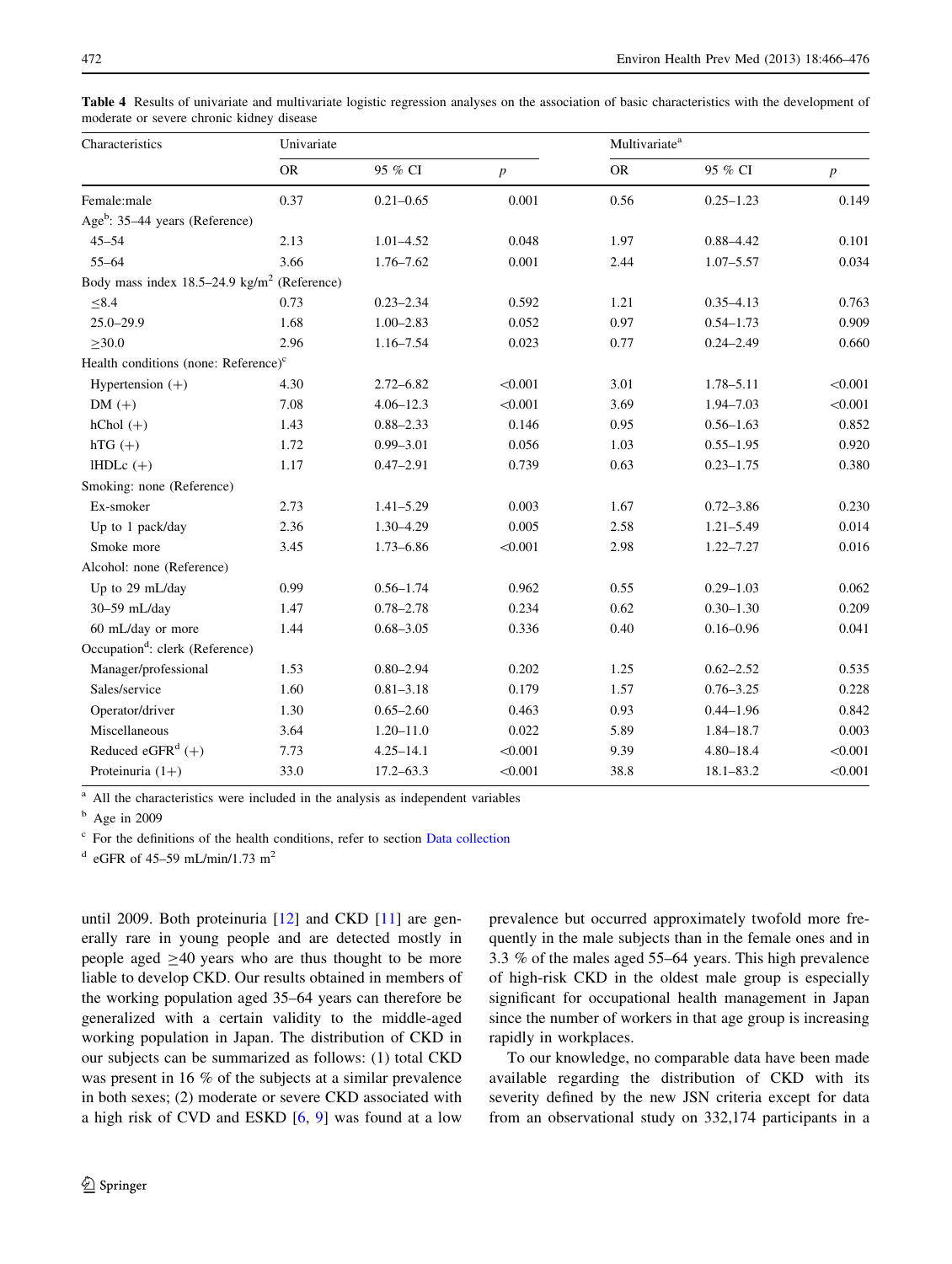specific health check-up for the metabolic syndrome [\[18](#page-9-0)]; in this study the subjects were aged 40–74 years, with women comprising 60 % of the total. The mean age of the participants was 63.6 years and the mean eGFR was 75.0 mL/min/1.73 m<sup>2</sup>. The prevalence of proteinuria and of a reduced eGFR of  $\lt 60$  mL/min/1.73 m<sup>2</sup> was 5.4 and 14.2 %, respectively. Thus, the participants in that study showed a considerably higher mean eGFR and lower prevalence of reduced eGFR than those in our study who were on average aged 10 years more younger, and the former also showed proteinuria and high-risk CKD at rates as high as 5.4 and 3.7 %, respectively, being more than 3.8 and 3.3 %, respectively, higher than those in our oldest male subjects (aged 55–64 years). The reasons underlying these discordant findings are unclear, but they strongly suggest the need for further studies on the distribution of CKD severity in various populations since it may considerably differ among populations with different characteristics..

We noted that the prevalence of proteinuria in our subjects (2.9 % of the men and 1.1 % of the women) was much lower than expected. Proteinuria has been detected in 3.4–4.4 % of the national working population in Japan during the last decade [\[19](#page-9-0)]. The low prevalence of proteinuria in our study subjects may have been, at least partly, caused by selecting for inclusion in the study those workers whose serum Cr had been measured in both 2003 and 2009. Many of the older workers likely dropped out due to having reached retirement age during the 6-year intervening period between health check-ups. In constrast, drop-outs among the younger workers can be surmised to have occurred more often among those in poor health, which would inevitably reduce the prevalence of any sign of ill-health, including proteinuria. Further, 50 % of the ten male subjects who were ultimately excluded from the study because of a lack of urinalysis data showed an elevated serum Cr suggesting CKD, and three of these had levels as high as  $\geq$ 8 mg/dL, which is defined as ESKD. Owing to the low prevalence of proteinuria among our study cohort, our results may have somewhat understated the true prevalence of CKD in this population.

On the other hand, the low prevalence of proteinuria in our subjects might have been related to the low prevalence of obesity in this group [\[20–22](#page-9-0)]. There were fewer obese people with a BMI of  $\geq$  25 in our study cohort than in the general Japanese population (4–5  $\%$  fewer in men and 2–3  $\%$  fewer in women) [\[23](#page-9-0)]. Other factors possibly contributing to the development of proteinuria or CKD, such as hypertension, DM, dyslipidemia, and cigarette and alcohol consumption, did not seem to differ appreciably from those in the general population in the national survey [\[23](#page-9-0)], although the same measurements and definitions were not applied in both studies. In any case, the figure of 16 % for the prevalence of CKD in our cohort of male and female workers aged 35–64 years, even though being somewhat understated, is generally in accordance with the figure of 13 % estimated by JSN for Japanese adults aged  $\geq$ 20 years [\[11](#page-9-0)].

Factors contributing to the development and progression of CKD

Contributing factors to the development and progression of CKD were analyzed first in a univariate analysis and then in a multivariate analysis. The development of proteinuria in our subjects was strongly related to marked obesity, hypertension, DM, and current smoking. Alcohol consumption, especially mild consumption, showed some protective effects against the development of proteinuria. These findings are in good accordance with those of our previous studies [\[10](#page-9-0), [16](#page-9-0)]. The development of total CKD was, however, related to increases in age and BMI and hTG, but not to hypertension, DM, or smoking, which also is in accordance with the findings related to the development of reduced eGFR observed in our previous study [\[10](#page-9-0)]. On the other hand, moderate or severe CKD, i.e., high-risk CKD, was related to hypertension, DM, and smoking as well as to preceding mild CKD signs, thereby showing that the factors contributing to the development of proteinuria and, therefore, CKD, contribute to the further progression of CKD.

Our results confirm that hypertension, DM, smoking, and obesity are strong factors contributing to the development and progression of CKD in our middle-aged workers, but there were no significant effects of dyslipidemia, except for a weak one of hTG on total CKD, on the development of proteinuria or CKD. However, dyslipidemia, including hTG [\[24](#page-9-0)] and hChol [[25,](#page-9-0) [26](#page-9-0)], has been detected as a significant risk factor for the development of proteinuria and CKD in previous studies. Further, strict control of dyslipidemia would be beneficial in preventing CVD in CKD patients [\[27](#page-9-0)]. Therefore, the roles of dyslipidemia in the development and progression of CKD should be further investigated. The protective effect of alcohol consumption against the development of proteinuria and CKD may be related to the anti-atherogenic property of mild alcohol consumption [[28\]](#page-9-0).

Some kinds of job referred to as ''miscellaneous'' were related to the development and progression of CKD in our subjects. Those individuals categorized as being ''miscellaneous'' workers worked mainly as security guards and farmers (men) or in housekeeping tasks (females). Although not actually measured, guards, farmers, and housekeepers may be physically more active at work in comparison with those in other job types. Workers who are physically more active have been shown to be at a high risk for developing renal failure [[29,](#page-9-0) [30](#page-9-0)]. Also, their socioeconomic status may be lower; this would have affected the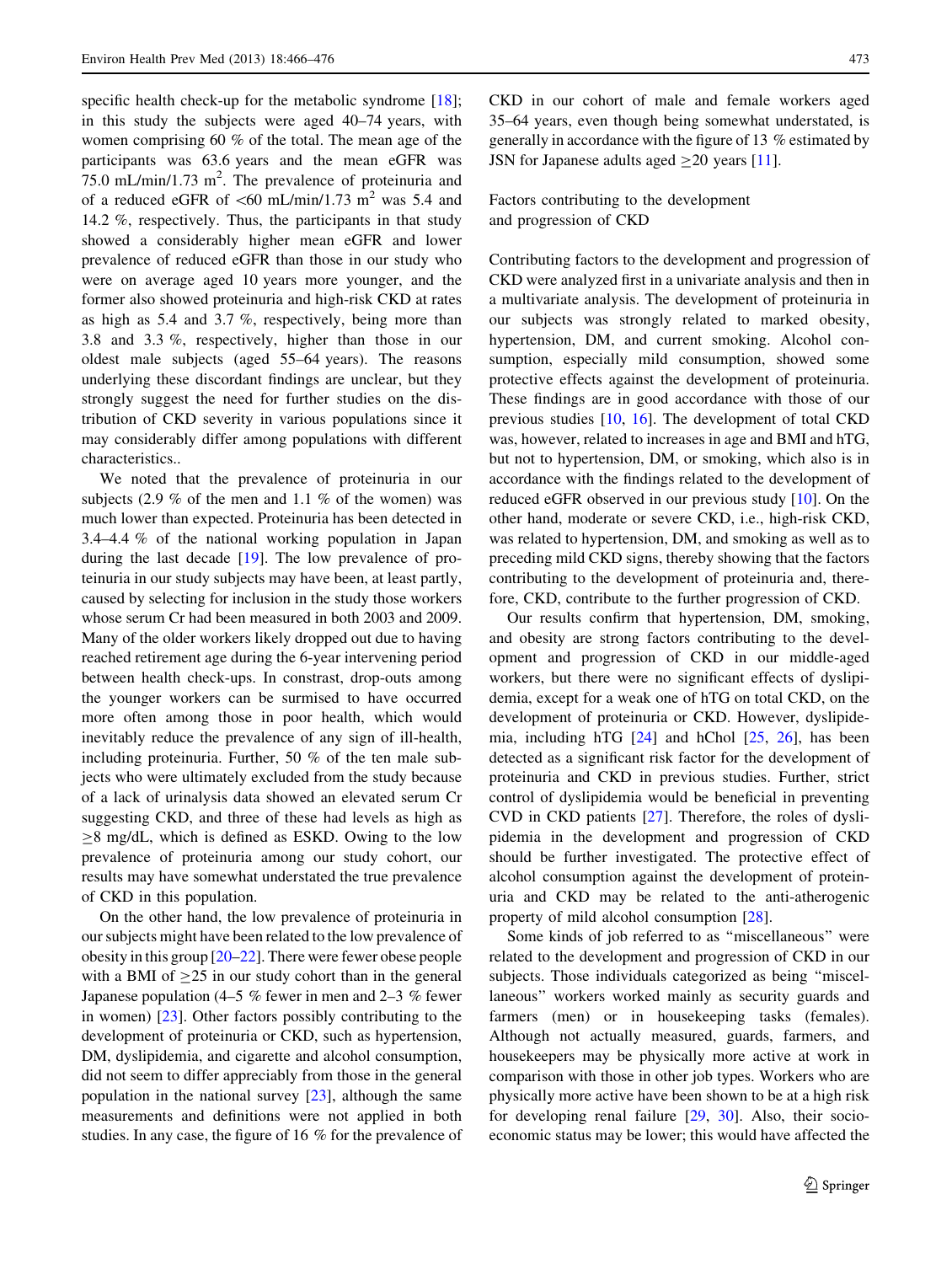<span id="page-8-0"></span>study results as health/healthcare disparities between social stratifications are present in CKD  $[31-33]$ . The exact features of the association between some job types and CKD observed in our study remain unclear, and further studies are required.

# Limitations of the study

In addition to the possible understatement of the prevalence of CKD owing to the manner in which subjects were selected, there are a number of other limitations to our study. First, subjects were not entered into our study in a randomized fashion; rather, they were recruited from businesses/factories/commercial enterprises that could afford to have their employees measured for serum Cr, which is not mandated in such health check-ups. Therefore, the subjects may have been of better socioeconomic status in comparison with the general working population in Japan and thus be in a better health condition as reflected by, for example, the lower prevalence of proteinuria and obesity. However, most of our subjects were recruited from small or medium-sized private businesses in a local area of Japan, and thus the socioeconomic status of the employees was not thought to be appreciably better than that of the general working population in Japan.

Second, there are limitations related to the outcome measurements. The measurement of proteinuria using a dipstick method has not been fully validated in relation to the measurement of 24-h albumin or protein excretion that is required in the new JSN criteria for CKD severity. The limited validity of the dipstick measurement is illustrated in the JSN guide-books [6, [34](#page-9-0)]; for example, "mild" proteinuria of 0.15–0.49 g/day or g/g Cr corresponded to "normal  $(-)$ " to "marked proteinuria  $(2+)$ " of the dipstick measurements, whereas  $\geq 40$  % of urine samples showing dipstick "mild" proteinuria  $(1+)$ " actually had "marked" proteinuria of  $\geq$ 0.5 g/day or g/g Cr. Although it was not mentioned in our results, one-third of our subjects who had been defined as having mild CKD in 2003 were free of CKD in 2009, mostly due to the disappearance of proteinuria, which highlights the limited reproducibility of proteinuria as detected by dipstick in the health check-ups. Further, GFR estimated from serum Cr has not been fully validated in healthy populations, especially in those with an extremely low or high body weight. Furthermore, the single measurements of CKD signs in health check-up settings did not meet the clinical definition of CKD, which requires the persistence of the signs for  $\geq$ 3 months.

Third, in our study we did not analyze the effects of some factors possibly related to the development and progression of CKD. Gout or hyperuricemia has been shown to relate to the development and progression of renal dysfunction [\[35–37](#page-9-0)], although the effects may not be as strong as those of hypertension, DM, obesity, and

smoking [\[38](#page-9-0)]. Occupational and environmental exposure to renal toxic substances, such as organic solvents [\[39](#page-9-0), [40\]](#page-9-0) and heavy metals like lead [[41,](#page-9-0) [42\]](#page-9-0) or cadmium [\[43](#page-9-0), [44](#page-10-0)], was not evaluated in the present study. Cadmium may intervene between cigarette smoking and renal damage [[45,](#page-10-0) [46](#page-10-0)]. Studies focusing on the relationship of extensive working conditions, including exposure to renal toxic substances, and socioeconomic status with the development and progression of CKD are required.

# **Conclusions**

Chronic kidney disease was detected in 16 % of middleaged Japanese workers/employees at an equal prevalence in both sexes. High-risk CKD for developing CVD and end-stage renal disease was found in 3.3 % of the male subjects aged 55–64 years, which implies a significant impact of CKD on the rapidly aging working population in Japan. Associations between hypertension, DM, obesity, and smoking and the development of proteinuria and highrisk CKD highlights the importance of early detection of CKD in health check-ups and lifestyle modifications with adequate treatments for hypertension and DM, if present, for preventing the development and progression of CKD in working populations. However, this association remains to be confirmed by future interventional studies.

Acknowledgments This work was supported by KAKENHI, a Grant-in-Aid for Scientific Research ©, 2012–2012, from the Japan Society for the Promotion of Science (JSPS).

Conflict of interest The authors declare that they have no conflict of interest.

#### References

- 1. National Kidney Foundation. K/DOQI clinical practice guidelines for chronic kidney disease: evaluation, classification, and stratification. Am J Kidney Dis. 2002;39:S1–266.
- 2. Levey AS, Eckardt KU, Tsukamoto Y, Levin A, Coresh J, Rossert J, et al. Definition and classification of chronic kidney disease: a position statement from Kidney Disease: Improving Global Outcomes (KDIGO). Kidney Int. 2005;67:2089–100.
- 3. Hallan SI, Coresh J, Astor BC, Asberg A, Powe NR, Romundstad S, et al. International comparison of the relationship of chronic kidney disease prevalence and ESRD risk. J Am Soc Nephrol. 2006;17:2275–84.
- 4. Imai E, Matsuo S. Chronic kidney disease in Asia. Lancet. 2008;371:2147–8.
- 5. Japanese Society of Nephrology. Clinical Practice Guidebook for Diagnosis and Treatment of Chronic Kidney Disease 2009. Tokyo: Tokyo-Igaku Co.; 2009 (In Japanese).
- 6. Japanese Society of Nephrology. Clinical practice guidebook for diagnosis and treatment of chronic kidney disease 2012. Tokyo: Tokyo-Igaku Co.; 2012 (in Japanese).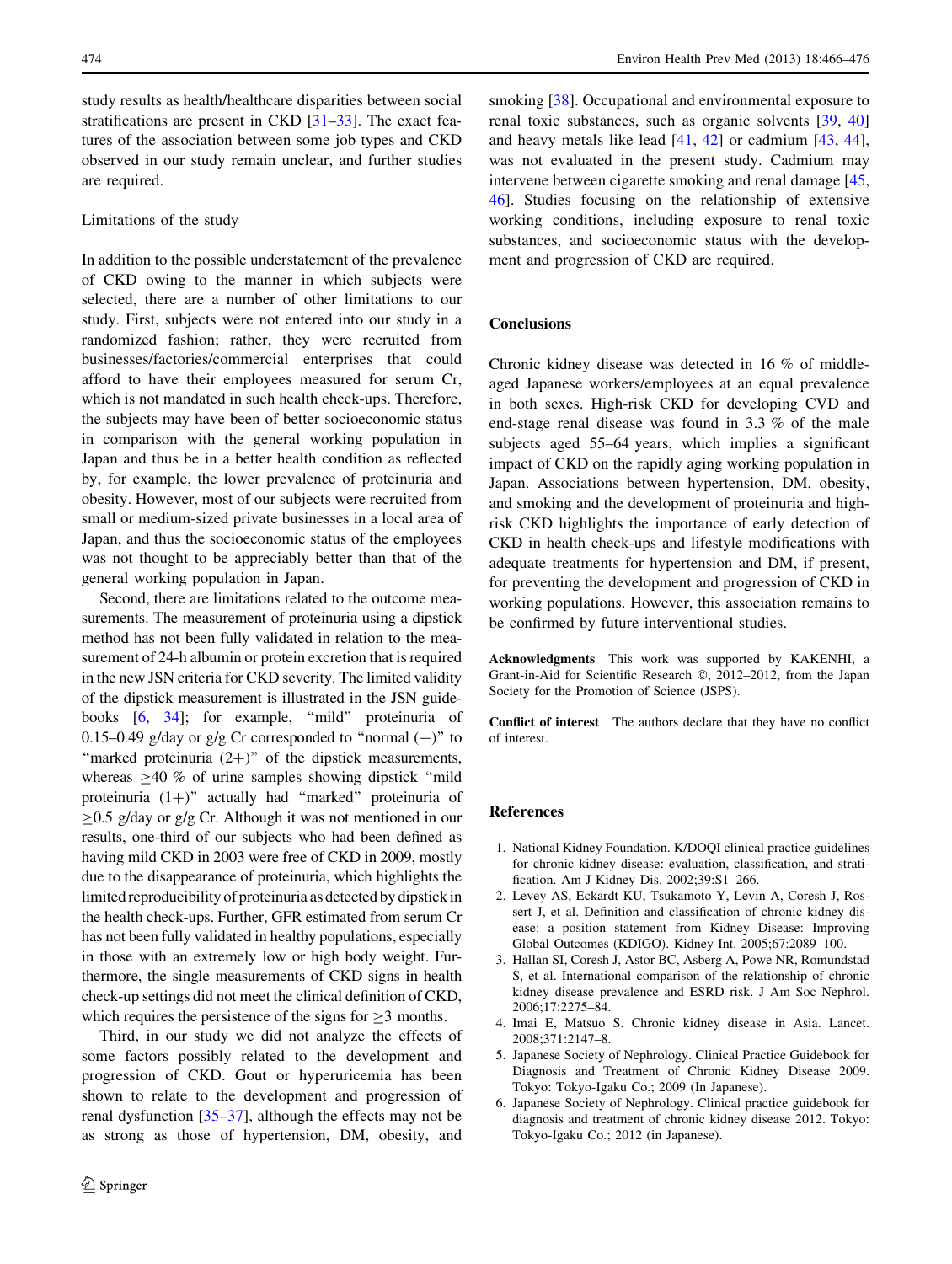- <span id="page-9-0"></span>7. Sarnak MJ, Levey AS, Schoolwerth AC, Coresh J, Culleton B, Hamm LL, et al. Kidney disease as a risk factor for development of cardiovascular disease: a statement from the American Heart Association Councils on Kidney in Cardiovascular Disease, High Blood Pressure Research, Clinical Cardiology, and Epidemiology and Prevention. Circulation. 2003;108:2154–69.
- 8. Matsushita K, van der Velde M, Astor BC, Woodward M, Levey AS, de Jong PE, et al. Association of estimated glomerular filtration rate and albuminuria with all-cause and cardiovascular mortality in general population cohorts: a collaborative metaanalysis. Lancet. 2010;375:2073–81.
- 9. Levey AS, de Jong PE, Coresh J, El Nahas M, Astor BC, Matsushita K, et al. The definition, classification, and prognosis of chronic kidney disease: a KDIGO Controversies Conference report. Kidney Int. 2011;80:17–28.
- 10. Noborisaka Y, Ishizaki M, Yamada Y, Honda R, Yokoyama H, Miyao M, et al. The effects of continuing and discontinuing smoking on the development of chronic kidney disease (CKD) in the healthy middle-aged working population in Japan. Environ Health Prev Med. 2013;18:24–32.
- 11. Imai E, Horio M, Watanabe T, Iseki K, Yamagata K, Hara S, et al. Prevalence of chronic kidney disease in the Japanese general population. Clin Exp Nephrol. 2009;13:621–30.
- 12. Yamada Y, Noborisaka Y, Ishizaki M, Honda R, Tsuritani I, Yamada S. Association between cigarette consumption and proteinuria in healthy Japanese men and women from an occupational population. J Occup Health. 2004;46:365–73.
- 13. Ogihara T, Kikuchi K, Matsuoka H, Fujita T, Higaki J, Horiuchi M, et al. The Japanese Society of Hypertension Guidelines for the Management of Hypertension (JSH 2009). Hypertens Res. 2009;32:3–107.
- 14. Kashiwagi A, Kasuga M, Araki E, Oka Y, Hanafusa T, Ito H, et al. International clinical harmonization of glycated hemoglobin in Japan: from Japan Diabetes Society to National Glychohemoglobin Standardization Program values. Diabetol Int. 2012;3:8–10.
- 15. Japan Society for the Study of Obesity. The criteria for diagnosis of obesity. JJSSO. 2011;17:1–2. (in Japanese).
- 16. Noborisaka Y, Ishizaki M, Nakata M, Yamada Y, Honda R, Yokoyama H, et al. Cigarette smoking, proteinuria, and renal function in middle-aged Japanese men from an occupational population. Environ Health Prev Med. 2012;17:147–56.
- 17. Matsuo S, Imai E, Horio M, Yasuda Y, Tomita K, Nitta K, et al. Revised equations for estimated GFR from serum creatinine in Japan. Am J Kidney Dis. 2009;53:982–92.
- 18. Iseki K, Asahi K, Moriyama T, Yamagata K, Tsuruya K, Yoshida H, et al. Risk factor profiles based on estimated glomerular filtration rate and dipstick proteinuria among participants of the Specific Health Check and Guidance System in Japan 2008. Clin Exp Nephrol. 2012;16:244–9.
- 19. Japan Industrial Safety & Health Association. General guidebook on industrial health. Tokyo: Japan Industrial Safety & Health Association; 2011. p. 34. (in Japanese).
- 20. Fujibayashi K, Fukuda H, Yokokawa H, Haniu T, Oka F, Ooike M, et al. Associations between healthy lifestyle behaviors and proteinuria and the estimated glomerular filtration rate (eGFR). J Atheroscler Thromb. 2012;19:932–40.
- 21. Stengel B, Tarver-Carr ME, Powe NR, Eberhardt MS, Brancati FL. Lifestyle factors, obesity and the risk of chronic kidney disease. Epidemiology. 2003;14:479–87.
- 22. Yamagata K, Ishida K, Sairenchi T, Takahashi H, Ohba S, Shiigai T, et al. Risk factors for chronic kidney disease in a communitybased population: a 10-year follow-up study. Kidney Int. 2007; 71:159–66.
- 23. The National Health and Nutritional Survey in Japan. The National Health and Nutritional Survey in Japan, 2008. Tokyo: Dai-ichi Shuppan Co.; 2011 (in Japanese).
- 24. Tozawa M, Iseki K, Iseki C, Oshiro S, Ikemiya Y, Takishita S. Triglyceride, but not total cholesterol or low-density lipoprotein cholesterol levels, predict development of proteinuria. Kidney Int. 2002;62:1743–9.
- 25. Muntner P, Coresh J, Smith JC, Eckfeldt J, Klag MJ. Plasma lipids and risk of developing renal dysfunction: the atherosclerosis risk in communities study. Kidney Int. 2000;58:293–301.
- 26. Schaeffner ES, Kurth T, Curhan GC, Glynn RJ, Rexrode KM, Baigent C, et al. Cholesterol and the risk of renal dysfunction in apparently healthy men. J Am Soc Nephrol. 2003;14:2084–91.
- 27. Shoji T, Abe T, Matsuo H, Egusa G, Yamasaki Y, Kashihara N, et al. Chronic kidney disease, dyslipidemia, and atherosclerosis. J Atheroscler Thromb. 2012;19:299–315.
- 28. Ronksley PE, Brien SE, Turner BJ, Mukamal KJ, Ghali WA. Association of alcohol consumption with selected cardiovascular disease outcomes: a systematic review and meta-analysis. BMJ. 2011;342:d671.
- 29. Fored CM, Ejerblad E, Fryzek JP, Lambe M, Lindblad P, Nyren O, et al. Socio-economic status and chronic renal failure: a population-based case-control study in Sweden. Nephrol Dial Transplant. 2003;18:82–8.
- 30. Shoham DA, Vupputuri S, Kaufman JS, Kshirsagar AV, Diez Roux AV, Coresh J, et al. Kidney disease and the cumulative burden of life course socioeconomic conditions: the Atherosclerosis Risk in Communities (ARIC) study. Soc Sci Med. 2008; 67:1311–20.
- 31. Hoy WE. Renal disease in Australian aboriginals. Med J Aust. 1996;165:126–7.
- 32. Huda MN, Alam KS, Alam KS, Harun UrR. Prevalence of chronic kidney disease and its association with risk factors in disadvantageous population. Int J Nephrol. 2012;2012:267329.
- 33. Perkovic V, Cass A, Patel AA, Suriyawongpaisal P, Barzi F, Chadban S, et al. High prevalence of chronic kidney disease in Thailand. Kidney Int. 2008;73:473–9.
- 34. Japanese Society of Nephrology. The guidebook for the measurements of renal function (GFR) and protein in urine. Tokyo: Tokyo Igaku Co.; 2009 (in Japanese).
- 35. Iseki K, Oshiro S, Tozawa M, Iseki C, Ikemiya Y, Takishita S. Significance of hyperuricemia on the early detection of renal failure in a cohort of screened subjects. Hypertens Res. 2001;24:691–7.
- 36. Ohno I, Hosoya T, Gomi H, Ichida K, Okabe H, Hikita M. Serum uric acid and renal prognosis in patients with IgA nephropathy. Nephron. 2001;87:333–9.
- 37. Weiner DE, Tighiouart H, Elsayed EF, Griffith JL, Salem DN, Levey AS. Uric acid and incident kidney disease in the community. J Am Soc Nephrol. 2008;19:1204–11.
- 38. Chonchol M, Shlipak MG, Katz R, Sarnak MJ, Newman AB, Siscovick DS, et al. Relationship of uric acid with progression of kidney disease. Am J Kidney Dis. 2007;50:239–47.
- 39. Franchini I, Cavatorta A, Falzoi M, Lucertini S, Mutti A. Early indicators of renal damage in workers exposed to organic solvents. Int Arch Occup Environ Health. 1983;52:1–9.
- 40. Nuyts GD, Van Vlem E, Thys J, De Leersnijder D, D'Haese PC, Elseviers MM, et al. New occupational risk factors for chronic renal failure. Lancet. 1995;346:7–11.
- 41. Ekong EB, Jaar BG, Weaver VM. Lead-related nephrotoxicity: a review of the epidemiologic evidence. Kidney Int. 2006; 70:2074–84.
- 42. Kim Y, Lee BK. Associations of blood lead, cadmium, and mercury with estimated glomerular filtration rate in the Korean general population: analysis of 2008–2010 Korean National Health and Nutrition Examination Survey data. Environ Res. 2012;118:124–9.
- 43. Akesson A, Lundh T, Vahter M, Bjellerup P, Lidfeldt J, Nerbrand C, et al. Tubular and glomerular kidney effects in Swedish